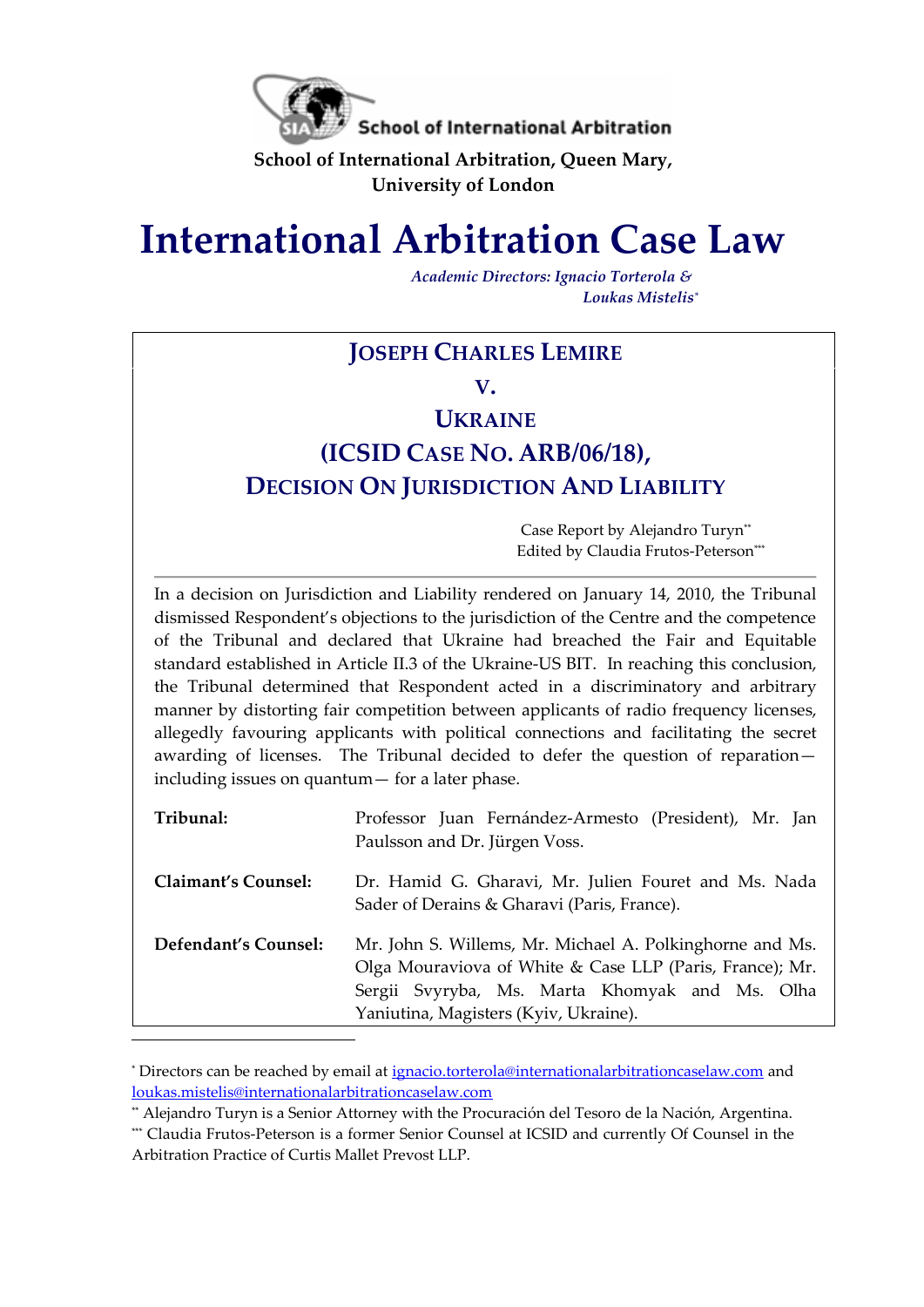# INDEX OF MATTERS DISCUSSED

| 1. |                                                                                      |  |
|----|--------------------------------------------------------------------------------------|--|
| 2. |                                                                                      |  |
|    |                                                                                      |  |
|    | (b) Jurisdiction Ratione Materiae – transfer of funds from abroad ( $\mathbb{I}$ 51- |  |
|    |                                                                                      |  |
|    |                                                                                      |  |
|    |                                                                                      |  |
|    | (e) Interpretation of the Obligations in the Settlement Agreement ( $\P$             |  |
|    |                                                                                      |  |
|    |                                                                                      |  |
|    |                                                                                      |  |
|    |                                                                                      |  |
|    |                                                                                      |  |
|    | (i)                                                                                  |  |
|    |                                                                                      |  |
|    | (I) Moral Damages in Investment Arbitrations (II 449- 453, 475-479,                  |  |
|    |                                                                                      |  |
|    |                                                                                      |  |
|    |                                                                                      |  |
| 3. |                                                                                      |  |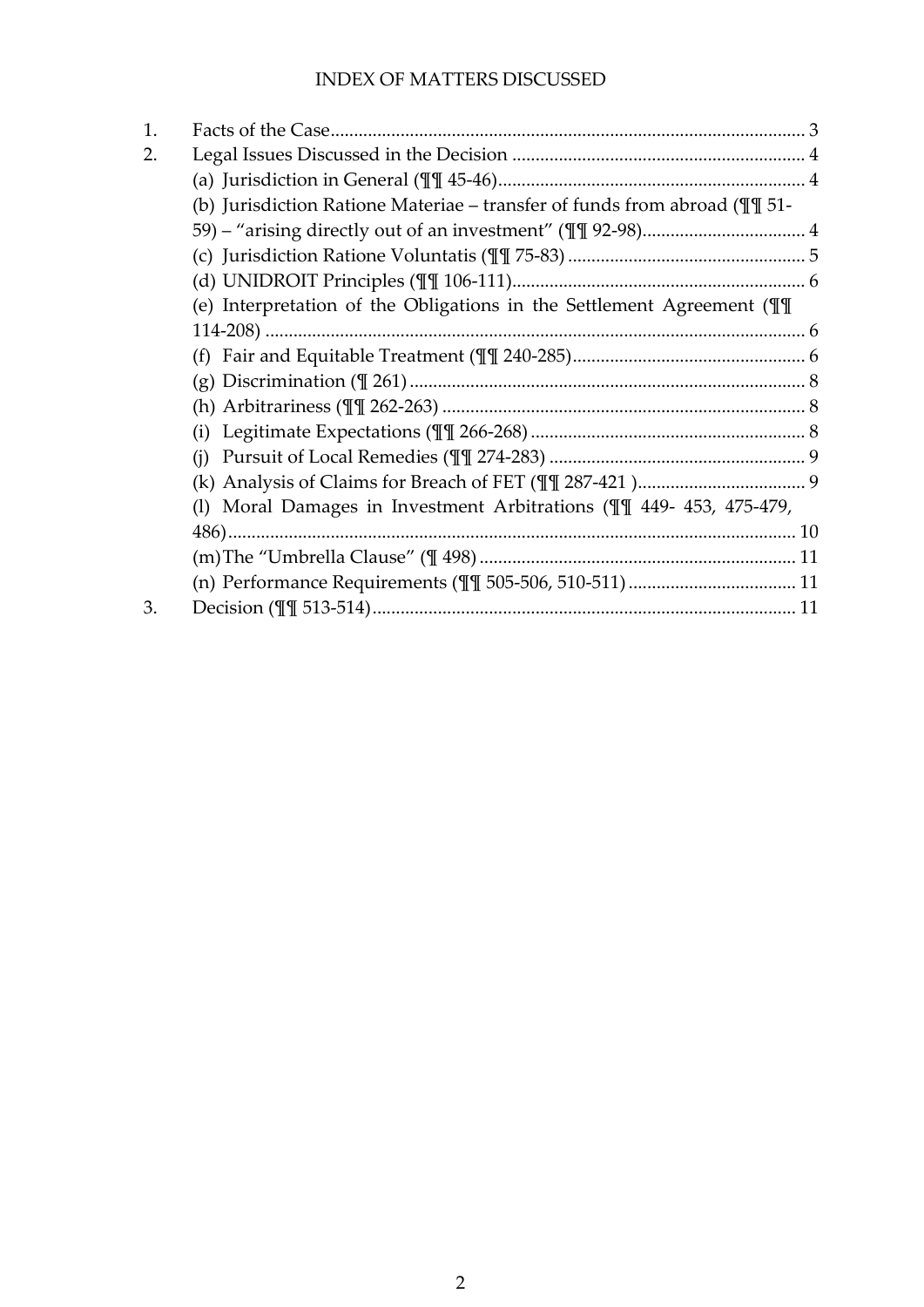#### *Digest*

# <span id="page-2-0"></span>*1. Facts of the Case*

Joseph Charles Lemire, a citizen of the United States, indirectly owned and controlled "Radiocompany Gala" ("Gala"), a radio station licensed to broadcast on various frequencies in Ukraine.

On November 14, 1997, Mr. Lemire ("Claimant") filed with the International Centre for Settlement of Investment Disputes ("ICSID" or the "Centre") a first request for arbitration (the "First Arbitration") against Ukraine, with regard to the same investments that underlie the present arbitration. The First Arbitration concluded with a Settlement Agreement (the "Settlement Agreement"), which was recorded by the tribunal in a consent award dated September 18, 2000 (the "2000 Award") (See ICSID Case No. ARB (AF) 98/1). The Settlement Agreement provided that disputes arising from or in connection thereof would be submitted to arbitration under the ICSID Additional Facility Rules (the "Arbitration Clause").

Pursuant to the Settlement Agreement, Gala was awarded several broadcasting licenses. However, after the First Arbitration was settled, the company participated in more than 200 tenders for additional broadcasting licenses, all of which – except for one – were awarded to its competitors.

On September 11, 2006, Mr. Lemire filed a second request for arbitration (the "Second Arbitration") against Ukraine. The request, which was supplemented by Claimant on November 14, 2006, was registered by the Centre on December 8, 2006.

In the Second Arbitration, Claimant alleged breaches of the Settlement Agreement (i.e. the 2000 Award) and the US-Ukraine BIT. Specifically, Claimant complained that Ukraine had not complied with its obligations under the Settlement Agreement, and that it (1) failed to provide fair and equitable treatment in awarding of the radio frequencies, (2) continuously harassed Mr. Lemire, (3) breached the treaty's "umbrella clause", and (4) breached the prohibition of local purchasing requirements.

The Tribunal was constituted on June 14, 2007. On March 26, 2008, the Tribunal notified the parties that it had decided to join the issue of jurisdiction to the merits.

Respondent challenged the allegations of breach of the BIT and the Settlement Agreement, and raised a number of jurisdictional objections: (1) that the Centre lacked jurisdiction to hear claims arising out of the Settlement Agreement; (2) that there was no investment underlying the claims related to the tenders for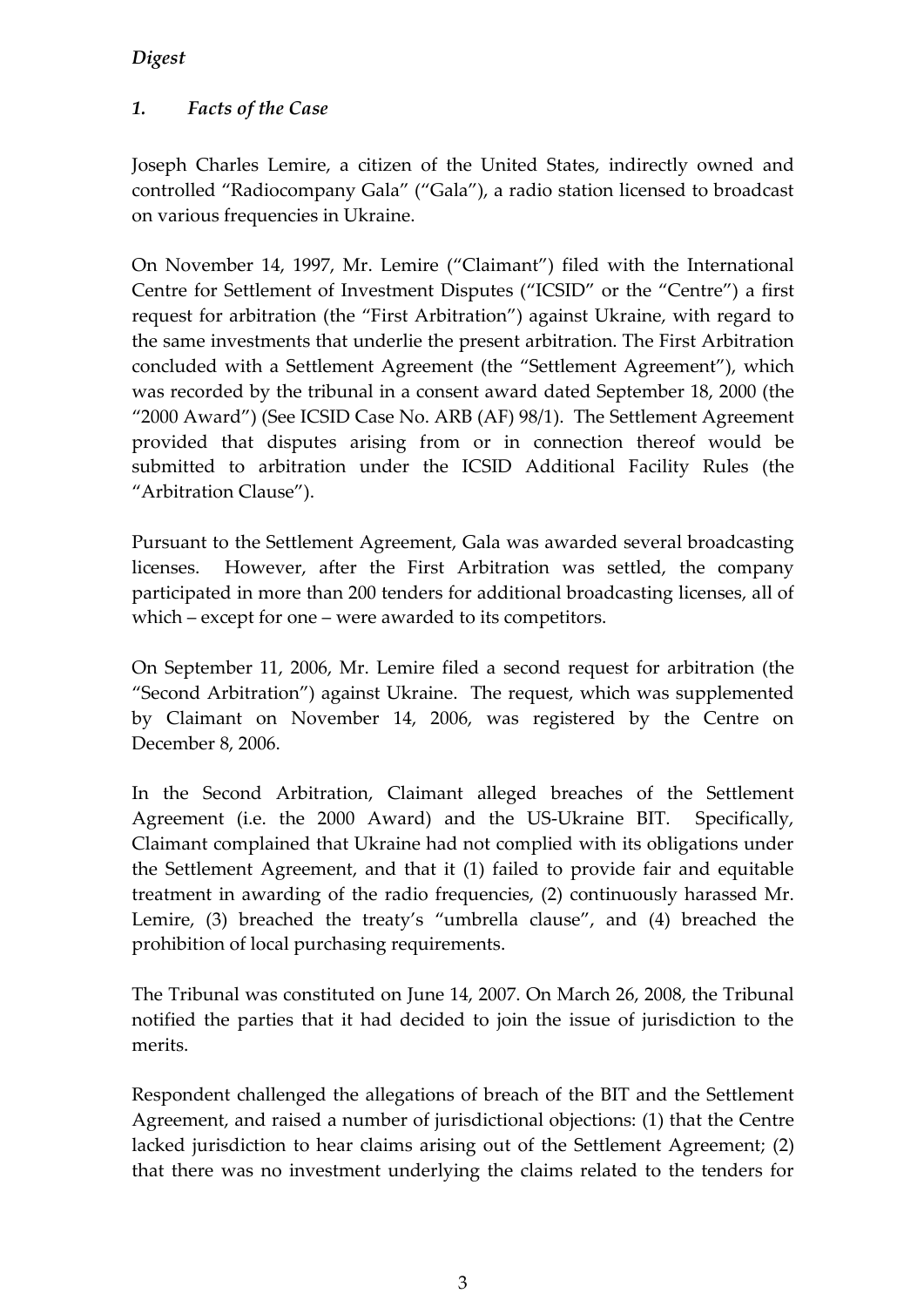additional frequencies; (3) that the capital invested by Claimant did not emanate from abroad; and (4) that Claimant had not presented a *prima facie* case of expropriation.

# <span id="page-3-0"></span>*2. Legal Issues Discussed in the Decision*

#### *(a) Jurisdiction in General (¶¶ 45-46)*

<span id="page-3-1"></span>In order for the Centre to have jurisdiction and for the Tribunal to have competence with regard to the claims advanced by Claimant, four well known conditions must be met, three deriving from Article 25 of the ICSID Convention and a fourth resulting from the general principle of law of non-retroactivity:

- first, a condition *ratione personae*: the dispute must involve opposition of a Contracting State and a national of another Contracting State;
- second, a condition *ratione materiae*: the dispute must be a legal dispute arising directly out of an investment;
- third, a condition *ratione voluntatis*: the Contracting State and the investor must consent in writing that the dispute be settled through ICSID arbitration;
- fourth, a condition *ratione temporis*: the ICSID Convention must have been applicable at the relevant time.  $(\frac{1}{2}45)$

The jurisdictional requirements of Article 25 of the ICSID Convention must be read in conjunction with those of the BIT. (¶ 46)

# <span id="page-3-2"></span>*(b) Jurisdiction Ratione Materiae – transfer of funds from abroad (¶¶ 51-59) – "arising directly out of an investment" (¶¶ 92-98)*

Respondent contested the *ratione materiae* jurisdiction of the Tribunal arguing that Mr. Lemire didn't have an investment in Ukraine because, *inter alia*, he had not proven that the funds invested in the country came from abroad. The Tribunal held that neither the BIT nor the ICSID Convention includes an originof-capital requirement, and that such a requirement cannot be inferred from the purpose of these instruments. (¶ 56) In fact, the BIT's provision on reinvested earnings suggests exactly the opposite: that the funds invested do not necessarily have to come from abroad. (¶ 57)

Respondent also argued that the dispute related to the allocation of new frequencies – while arguably within the ambit of the BIT – did not arise directly out of an investment, and therefore, fell short of the requirements of Article 25(1) of the ICSID Convention. To determine whether Claimant's case could be considered as "arising directly out of an investment", the Tribunal distinguished the scenario where an investor intends to enter a market for the first time, from one where the investor makes further investments after the initial commitment of capital. Although the issue of whether pre-investment activities merit treaty protection is debatable (¶ 89), it was clear in this case that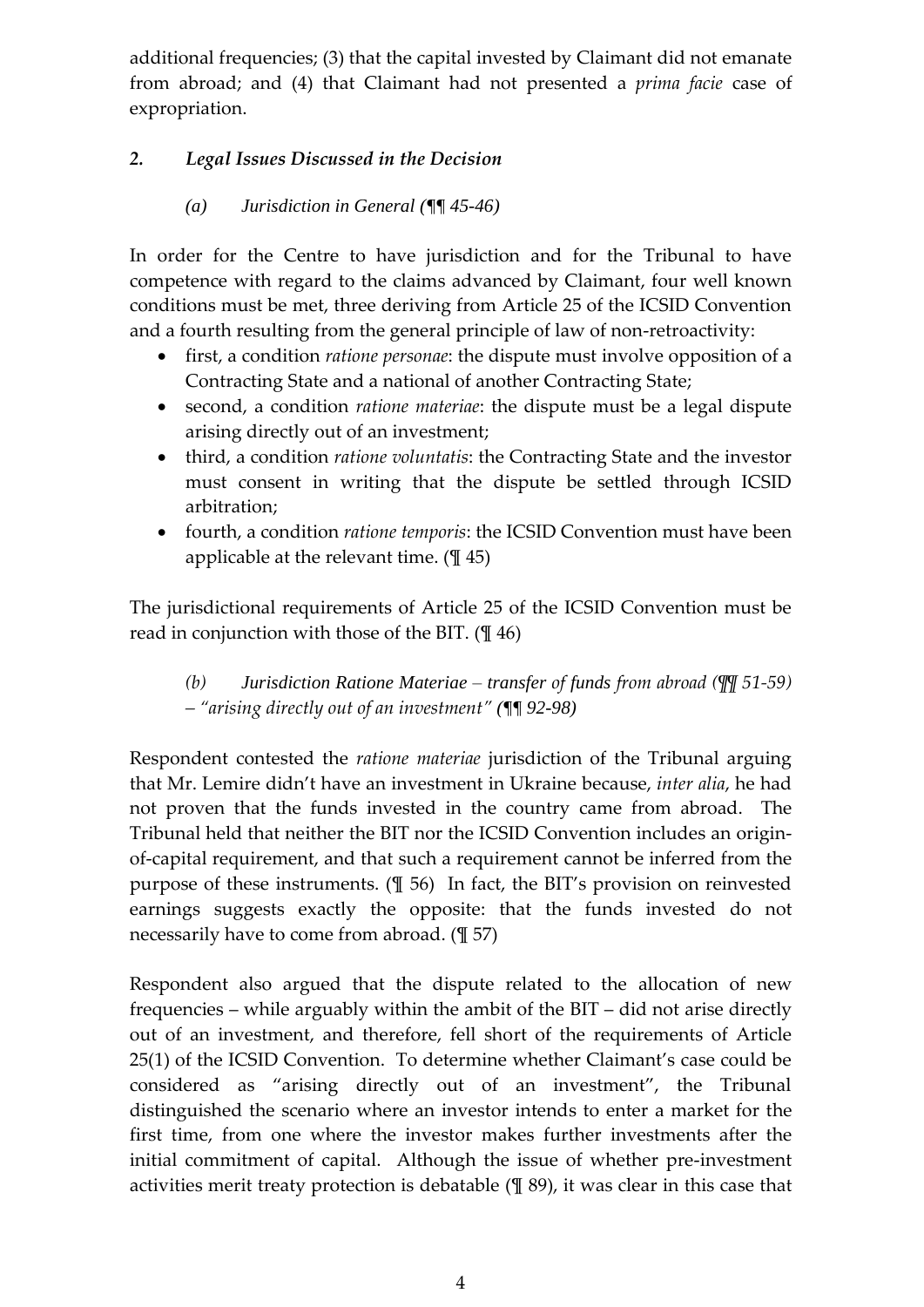Mr. Lemire already had an investment in Gala and his applications for additional licenses were simply the implementation of a business plan in connection with this investment. (¶¶ 92-98)

#### *(c) Jurisdiction Ratione Voluntatis (¶¶ 75-83)*

<span id="page-4-0"></span>Claimant commenced arbitration proceedings under the Arbitration Clause in the Settlement Agreement (2000 Award) and under the Ukraine-U.S BIT. Accordingly, the Tribunal analyzed the *ratione voluntatis* requirement for jurisdiction pursuant to each instrument. (¶ 60)

The Arbitration Clause in the Settlement Agreement provided for arbitration under the ICSID Additional Facility Rules. However, these Rules were superseded by the ICSID Rules as a result of Ukraine's ratification of the ICSID Convention. The Tribunal stated that imprecise arbitration clauses are a frequent occurrence in commercial arbitration and that arbitrators must interpret them in order to restore the true intention of the parties, which could potentially be distorted by their ignorance of the mechanics of arbitration, errors in designating the correct institution or rules, or – as here – by supervening legal developments. For the Tribunal, the true intention of the parties in this case was very clear; the Arbitration Clause stipulated that either party could submit to ICSID its application for resolution of the dispute. Thus, for the Tribunal, the very wording of the Arbitration Clause evidenced the parties' intention that disputes arising from and in connection with the Settlement Agreement be settled through arbitration administered by ICSID, and not through any other dispute settlement mechanism, nor by any national Court. (¶¶ 75-81)

The Tribunal found that in the Arbitration Clause, the parties correctly referred to the Rules applicable at the time the Settlement Agreement was executed – i.e. the ICSID Additional Facility Rules. However, when the Settlement Agreement was recorded as an award a couple of months later, they failed to take into account that Ukraine had just ratified the ICSID Convention and that the applicable arbitration rules were, by that time, the ICSID Arbitration Rules, instead of the ICSID Additional Facility Rules. For the Tribunal, the ambiguity overlooked by the parties when recording the Settlement Agreement as an award was purely technical and ancillary, and could not distort their real intent: that any dispute arising from or in connection with the Settlement Agreement be settled by arbitration administered by ICSID, and governed by the appropriate rules approved by the Centre (i.e. before Ukraine had ratified the ICSID Convention, the ICSID Additional Facility Rules; thereafter, the ICSID Arbitration Rules.) (¶¶ 82-83)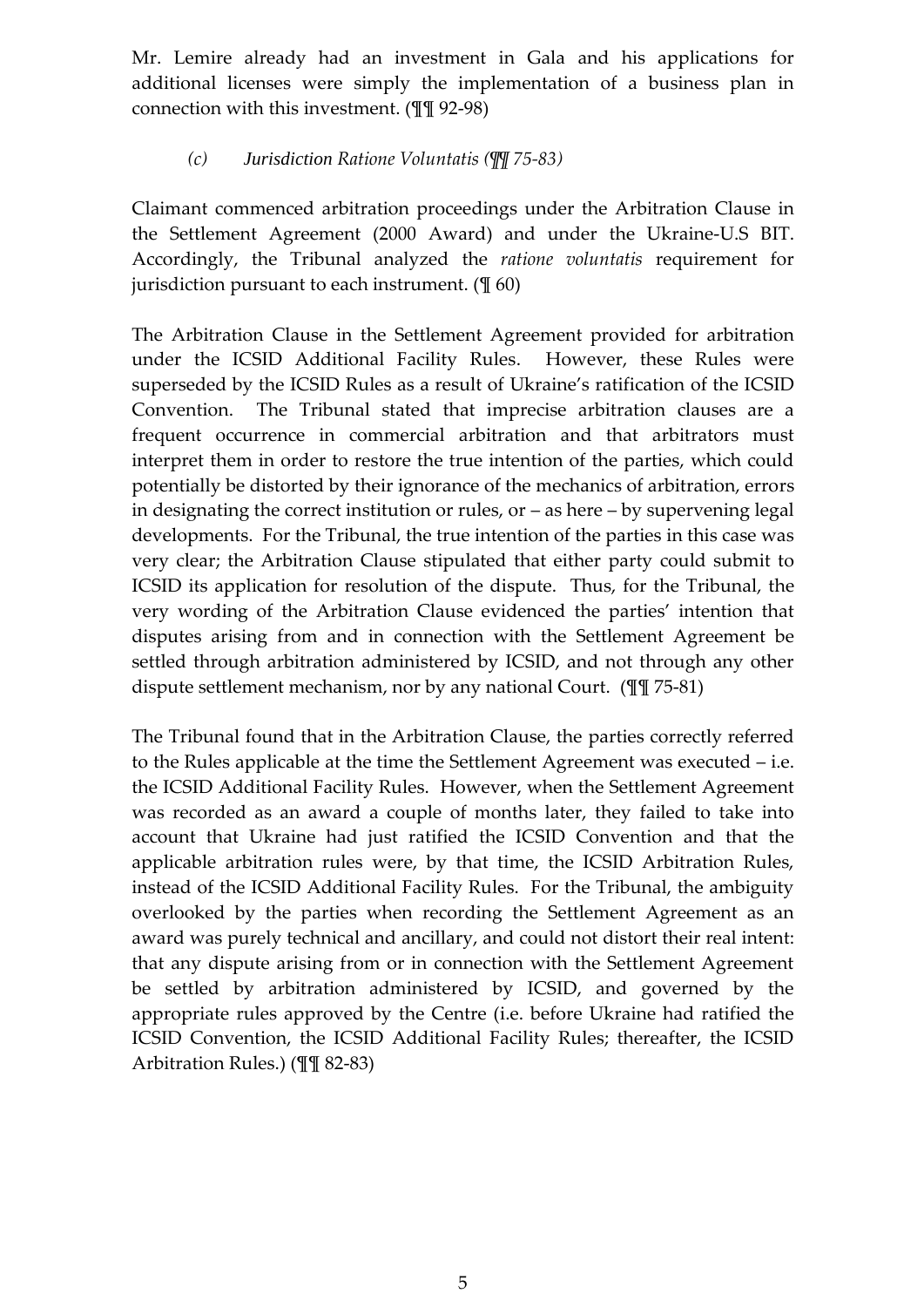<span id="page-5-0"></span>The Tribunal discussed the UNIDROIT Principles in the context of determining the law applicable to the Settlement Agreement. The choice of law provision in the Settlement Agreement provided that the applicable law would be determined in accordance with Article 54 of the ICSID Additional Facility Rules. The Tribunal held that, by incorporating substantial parts of the UNIDROIT Principles into the Settlement Agreement, the parties had in fact made a negative choice of any municipal legal system. Accordingly, the Tribunal decided it was proper to submit the Settlement Agreement to the rules of international law, and within these, to have particular regard to the UNIDROIT Principles. (¶¶ 108-109)

# <span id="page-5-1"></span>*(e) Interpretation of the Obligations in the Settlement Agreement (¶¶ 114- 208)*

Before analyzing whether Respondent had breached its obligations under the Settlement Agreement, the Tribunal went on to interpret the meaning and scope of these obligations in accordance with the UNIDROIT Principles. The Tribunal held that the text of the Settlement Agreement was the only source of obligations, and that any expectations Claimant had during the negotiation process, unless reflected in the text, did not give rise to contractual obligations. (¶ 115) The Tribunal analyzed each of the alleged breaches of the Settlement Agreement and held that Respondent had not violated any of its obligations. (¶¶ 117-208)

# *(f) Fair and Equitable Treatment (¶¶ 240-285)*

<span id="page-5-2"></span>Claimant contested that Respondent had violated the Ukraine-U.S. BIT by failing to accord fair and equitable treatment ("FET") to Claimant's investment. In particular, Claimant complained about the successive rejection by the authorities of more than 200 applications submitted by Gala for additional broadcasting licenses.

The Tribunal started by defining the FET standard in the BIT. It traced the origins of the FET provision to the 1994 US Model BIT from which it was literally taken, with only the addition of the phrase referring to judicial review. (¶¶ 243-246) The Tribunal observed that the relationship between the FET standard and the international minimum standard of protection of aliens in customary international law has been a highly debated issue. The very definition of the minimum standard is fraught with difficulties. (¶¶ 247-248)

The Tribunal noted that in the context of NAFTA, a binding interpretation issued on July 31, 2001 addressed the issue. NAFTA's interpretative note set the minimum standard as a ceiling of FET. This same proposition was later adopted in the 2004 US Model BIT. (¶¶ 250-251) However, the Tribunal found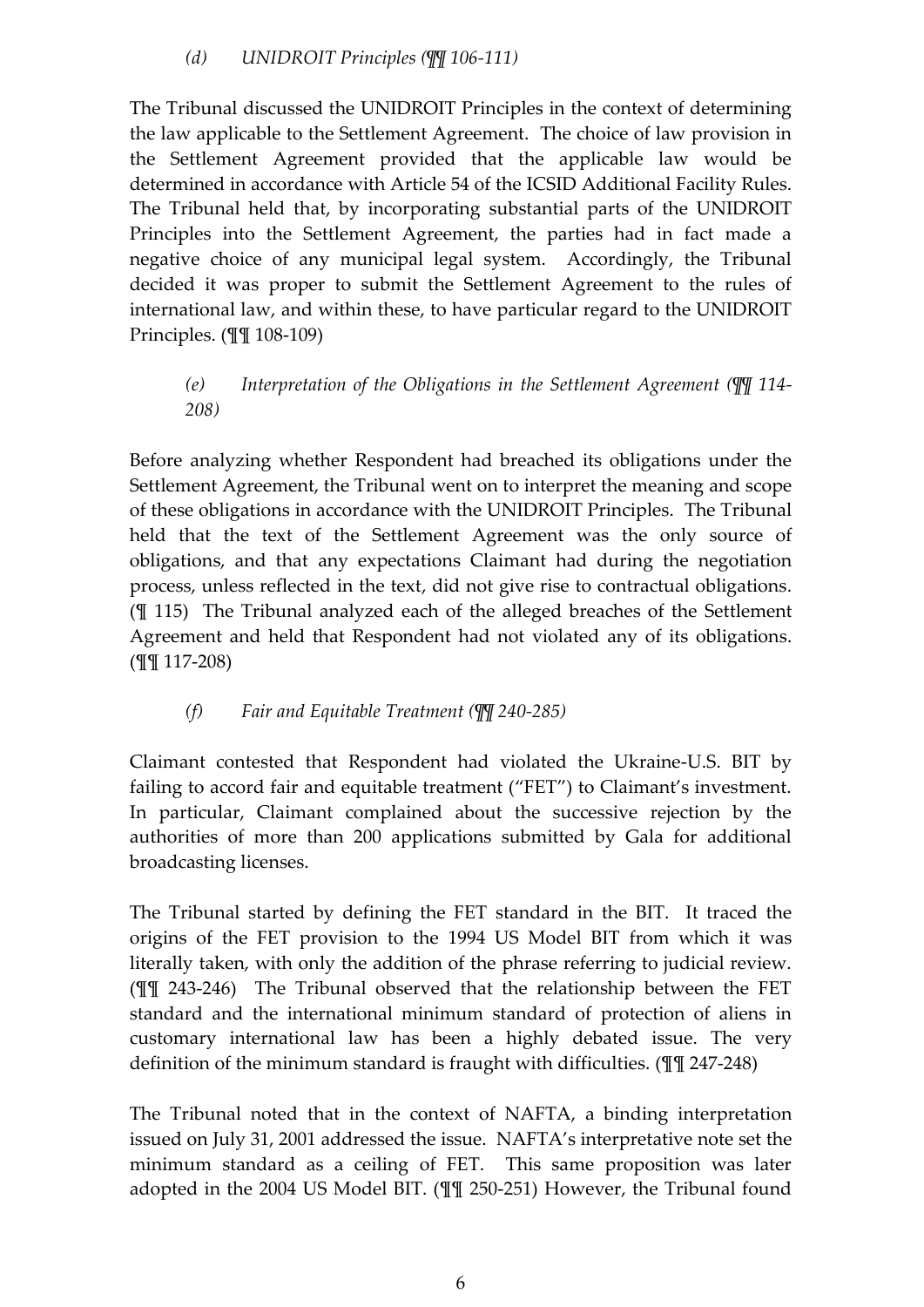that this interpretation was not applicable to the Ukraine-US BIT. In the Tribunal's view, the text of the BIT clearly showed that the US and Ukraine agreed that the minimum standard should operate as a floor – and not as a ceiling – of FET. Thus, investments protected by the BIT should in any case be awarded the level of protection offered by customary international law. However, this level of protection could be transcended if the FET standard provided the investor with a superior set of rights. Finally, the Tribunal found that the actions and omissions of a host State may qualify as unfair and inequitable, even if they do not amount to an outrage, wilful neglect of duty, egregious insufficiency of state actions, or even subjective bad faith. (¶¶ 252- 254)

The Tribunal went on to analyze the specific meaning of the FET provision in the BIT (Article II.3). An inquiry into the ordinary meaning of the expression "fair and equitable treatment" did not clarify the meaning of the concept. Given that FET is a term of art, any effort to decipher the ordinary meaning of the words only leads to analogous terms of almost equal vagueness. (¶ 258)

A literal reading of Article II.3 of the BIT was more helpful. According to the words used, Ukraine assumed a positive and a negative obligation: the positive was to accord FET to the protected foreign investments, and the negative was to abstain from arbitrary or discriminatory measures affecting such investments. Although any arbitrary or discriminatory measure, by definition, fails to be fair and equitable, the reverse is not true. An action or inaction of a State may fall short of fairness and equity without being discriminatory or arbitrary. Moreover, the Tribunal explained that to violate FET, it is sufficient for a measure to be either discriminatory or arbitrary (¶¶ 259-260)

The Tribunal then addressed the meaning of Article II.3 in the context of the BIT. In the Preamble of the BIT, the contracting Parties stated "that fair and equitable treatment of investment is desirable in order to maintain a stable framework for investment...." For the Tribunal, it followed that the FET standard is closely tied to the notion of legitimate expectations. Actions or omissions by a host State are contrary to the FET standard if they frustrate legitimate and reasonable expectations on which the investor relied at the time of the investment. (¶ 264)

Finally, the Tribunal considered the object and purpose of the BIT. According to the Tribunal, the object and purpose of the BIT was to stimulate foreign investment and the accompanying flow of capital. (¶ 272) However, for the Tribunal, this purpose was not sought in the abstract, but it was rather inserted in a wider context: the economic development of both signatory countries. Economic development is an objective which must benefit all, primarily national citizens and national companies, and secondarily foreign investors. Thus, for the Tribunal, the object and purpose of the BIT was not to protect foreign investments *per se*, but to promote the development of the domestic economy,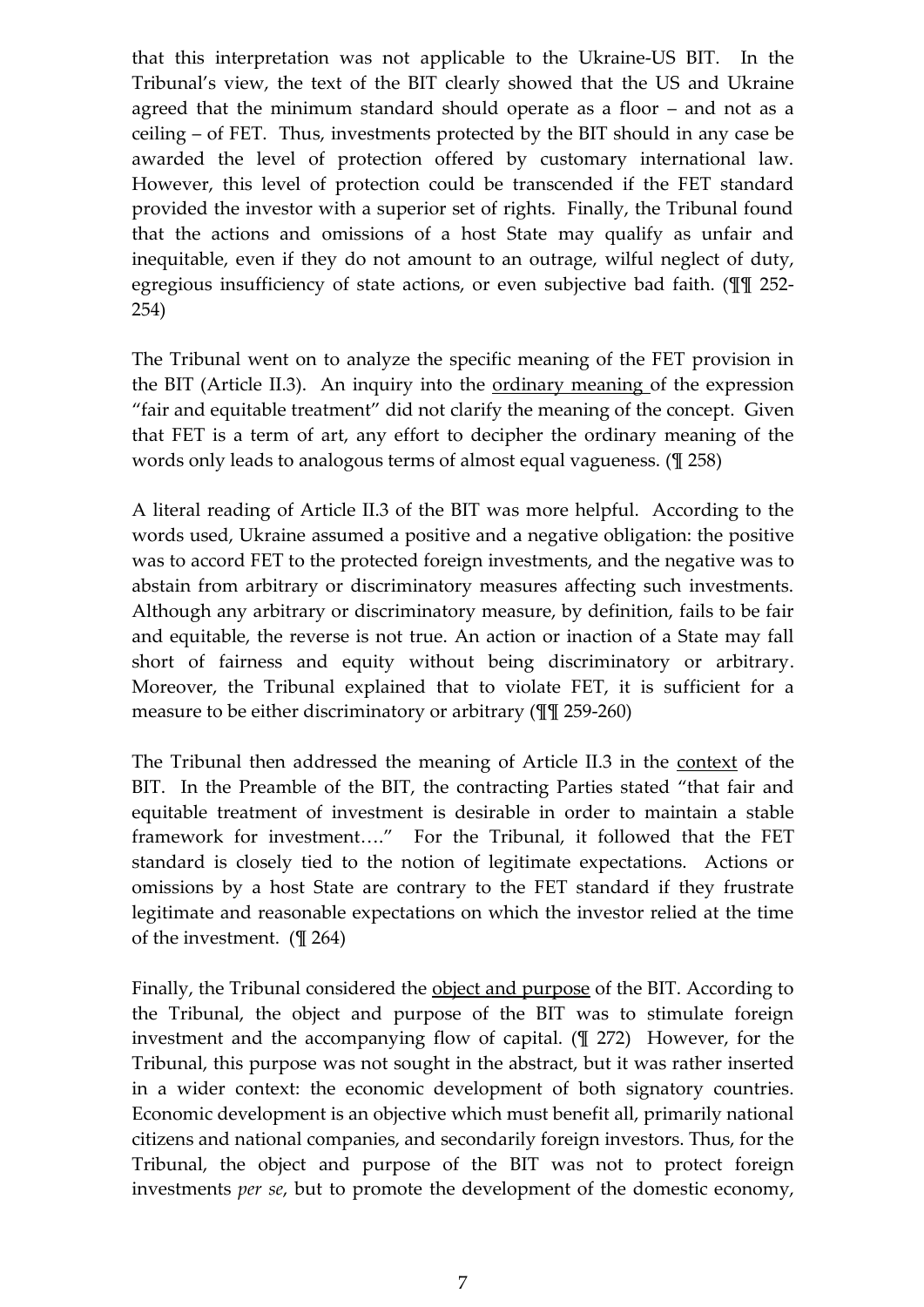which on its part, requires that the preferential treatment of foreigners be balanced against the legitimate right of a host State to pass legislation and adopt measures for the protection of what, as a sovereign, it perceives to be its public interest. (¶ 273)

In sum, the Tribunal defined FET as an autonomous treaty standard. A breach of FET requires that the acts or omissions of the State violate a certain threshold of propriety. Such threshold is to be defined by each tribunal on the basis of the applicable BIT, and the analysis of an alleged breach should bear into consideration whether the State has failed to offer a stable and predictable legal framework; whether due process was denied to the investor; whether there has been harassment, coercion, abuse of power and other bad faith; whether the actions of the State can be considered arbitrary or discriminatory, among other factors. However, a tribunal must also consider other countervailing factors, such as the State's sovereign right to pass legislation and to adopt decisions for the protection of its public interests, and the investor's conduct in the host country (¶¶ 284-285)

*(g) Discrimination (¶ 261)*

<span id="page-7-0"></span>The Tribunal held that to amount to discrimination, a case must be treated differently from similar cases without justification. (¶ 261)

*(h) Arbitrariness (¶¶ 262-263)*

<span id="page-7-1"></span>The Tribunal observed that arbitrariness has been described as "founded on prejudice or preference rather than on reason or fact"; "...contrary to the law because ... [it] shocks, or at least surprises, a sense of juridical propriety"; "wilful disregard of due process of law, an act which shocks, or at least surprises a sense of judicial propriety"; or conduct which "manifestly violate[s] the requirements of consistency, transparency, even-handedness and nondiscrimination". Also, Professor Schreuer defined (and the Tribunal in *EDF v. Romania* accepted his definition) as "arbitrary":

- "a. a measure that inflicts damage on the investor without serving any apparent legitimate purpose;
- b. a measure that is not based on legal standards but on discretion, prejudice or personal preference;
- c. a measure taken for reasons that are different from those put forward by the decision maker;
- d. a measure taken in wilful disregard of due process and proper procedure.*"* (¶ 262)

Finally, the Tribunal explained that arbitrariness, in essence, is when prejudice, preference or bias is substituted for the rule of law. (¶ 263)

<span id="page-7-2"></span>*(i) Legitimate Expectations (¶¶ 266-268)*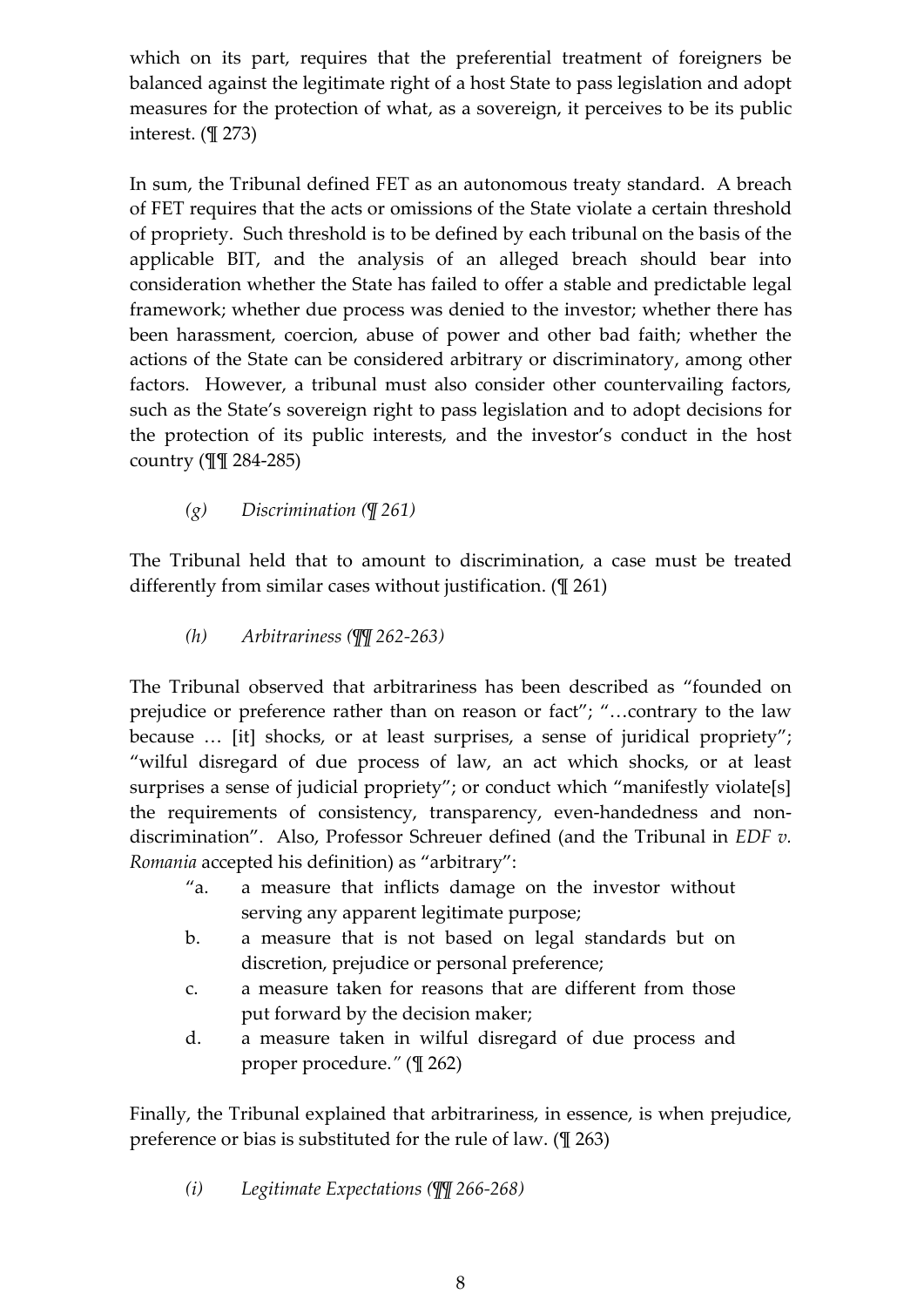The Tribunal succinctly considered the historical background of the radio industry in Ukraine and analyzed the moment in which Mr. Lemire made his investment. The Tribunal concluded that on a general level, Claimant could have expected regulatory system for the broadcasting industry to be consistent, transparent, fair, reasonable, and enforced without arbitrary or discriminatory decisions. Although Ukraine and the U.S. reserved the right to make or maintain limited exceptions to the national treatment in the radio sector, Mr. Lemire was in any case entitled to expect that, once he had been awarded the necessary administrative authorization to invest in the Ukrainian radio sector, there would be a level playing field, and that the administrative measures would not be inequitable, unfair, arbitrary or discriminatory. (¶¶ 265-267)

Furthermore, the Tribunal stated that Mr. Lemire undoubtedly had the legitimate expectation that Gala, which at that time was only a local station in Kyiv, would be allowed to expand, in parallel with the growth of the private radio industry in Ukraine. (¶¶ 266-268)

# *(j) Pursuit of Local Remedies (¶¶ 274-283)*

<span id="page-8-0"></span>Respondent argued that Claimant was precluded from pursuing his claims in international arbitration due to Claimant's failure to pursue local remedies to challenge the tender decisions. The Tribunal rejected this objection finding that the BIT did not include any clause requiring the initiation or exhaustion of local remedies before the filing of an investment arbitration. The Tribunal distinguished this case from the facts at issue in *Generation Ukraine v. Ukraine* – on which Respondent relied. The Tribunal explained that the test proposed by *Generation Ukraine* was based on reasonableness. A claimant is only required to put in a reasonable effort to obtain the correction of a wrong decision. The Tribunal held that, in the circumstances of the present case, it would have been unreasonable to require Claimant to have fought in Ukrainian Courts the radio frequency adjudication decisions.

# *(k) Analysis of Claims for Breach of FET (¶¶ 287-421)*

<span id="page-8-1"></span>The Tribunal explained that its powers were limited to judging whether Respondent had acted in ways that affected Claimant and breached the FET standard enshrined in the BIT. In exercise of such power, the Tribunal analyzed the general legal framework within which the specific conduct took place. (¶ 315)

The Tribunal found that the administrative procedures for the issuance of licenses had several shortcomings: the votes of the members of the National Council were not public, its decisions were not reasoned and there were no clear criteria to evaluate the tenders. These shortcomings jeopardized the possibility of public scrutiny and judicial review, compromised the transparency of the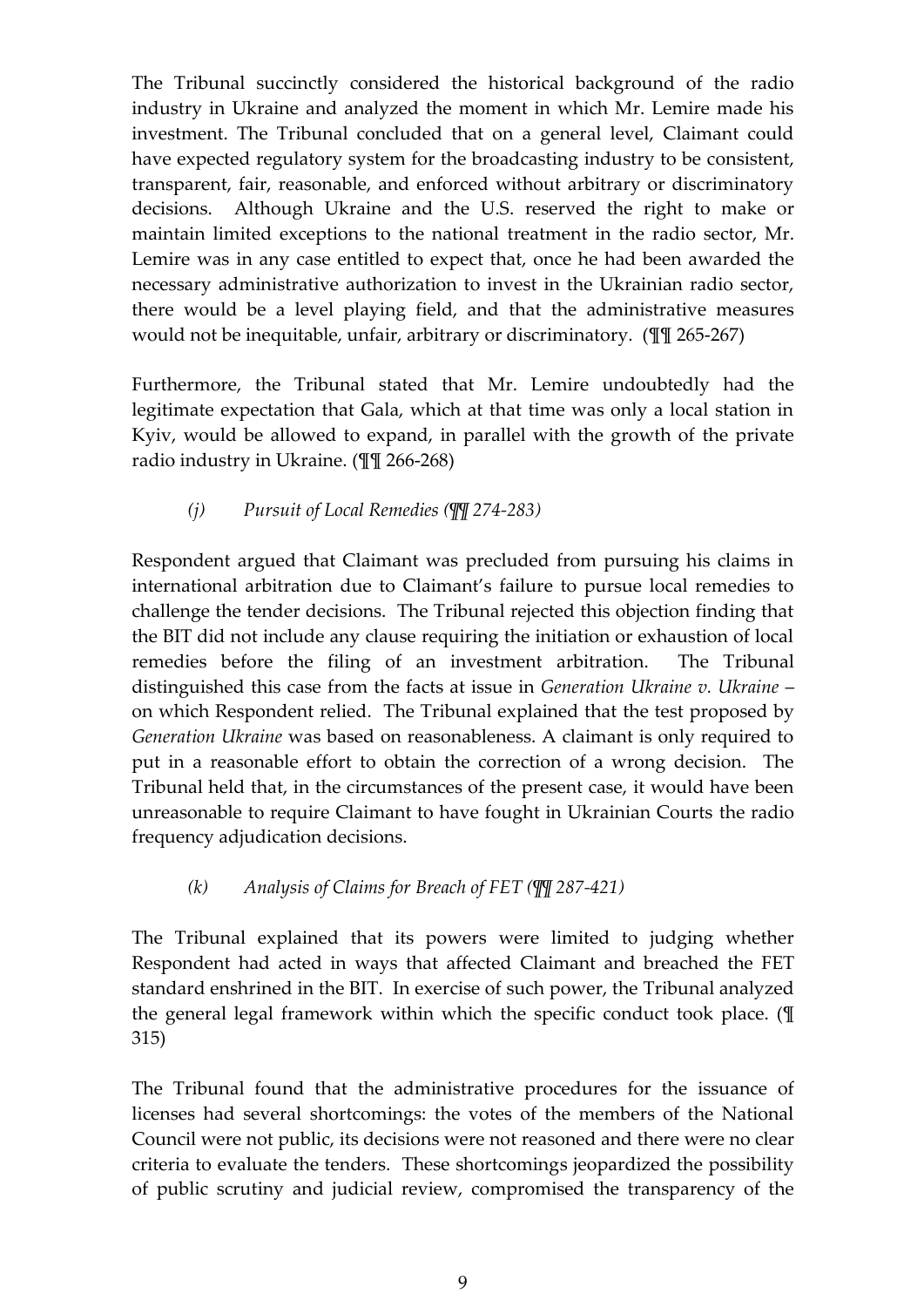process, and facilitated arbitrary decision making. While none of these features alone stigmatized the entire tender process as arbitrary, there was a risk that the shortcomings had mutually reinforced each other. (¶ 316)

At the macro level, the Tribunal noted that in 6 years, Gala had presented more than 200 applications for all types of frequencies and was only able to secure a single one. Although these statistics did not provide conclusive evidence that Respondent, in awarding radio licences, violated FET, in combination with other factors – such as the performance of Gala's competitors and the shortcomings in the tendering process – pointed to the fact that at least some decisions of the National Council when it awarded frequencies were arbitrary and/or discriminatory. (¶ 420)

The Tribunal went on to analyze in detail five tenders for radio frequencies and the administrative practice for awarding licences between 1999 and 2000 (period during which the National Council was not operative) to determine whether Respondent had breached the FET standard. The Tribunal concluded that in three of the tenders analyzed, Respondent violated FET. In one case, the President of Ukraine interfered in favour of two competitors, preventing the National Council from taking an impartial decision in violation of the "arbitrariness" test articulated in *Saluka v. Czech Republic.* (¶ 356) In another tender, the Council denied Gala's application only to later award the frequency to another station presumably owned by individuals with political connections. (¶¶ 368-369) In a third case, the tendering requirements were blatantly ignored and the license awarded to one of Gala's competitors, who did not met the necessary criteria. Although not every violation of domestic law necessarily translates into an arbitrary or discriminatory measure under international law and into a violation of the FET standard, in the Tribunal's view, a blatant disregard of applicable tender rules, that distorts fair competition among tender participants, does. (¶ 385) Finally, the Tribunal found that the procedure for awarding licences during the Council's 1999-2000 interregnum also breached the BIT because it facilitated the secret awarding of licences, without transparency or possibility of judicial review, and with total disregard of the process of law. (¶ 418)

#### *(l) Moral Damages in Investment Arbitrations (¶¶ 449- 453, 475-479, 486)*

<span id="page-9-0"></span>The Tribunal explained that in most legal systems, recoverable damages include not only the *damnum emergens* and *lucrum cessans*, but also moral damages. The Tribunal shared the conclusions reached in the award in *Desert Line Projects v. Yemen* which held that: "Even if investment treaties primarily aim at protecting property and economic values, they do not exclude, as such, that a party may, in exceptional circumstances, ask for compensation for moral damages." However, the Tribunal observed that the circumstances in *Desert Line* were exceptional given the fact that the claimant there had been subjected to physical duress. Conversely, in this case, Claimant did not make any allegation of physical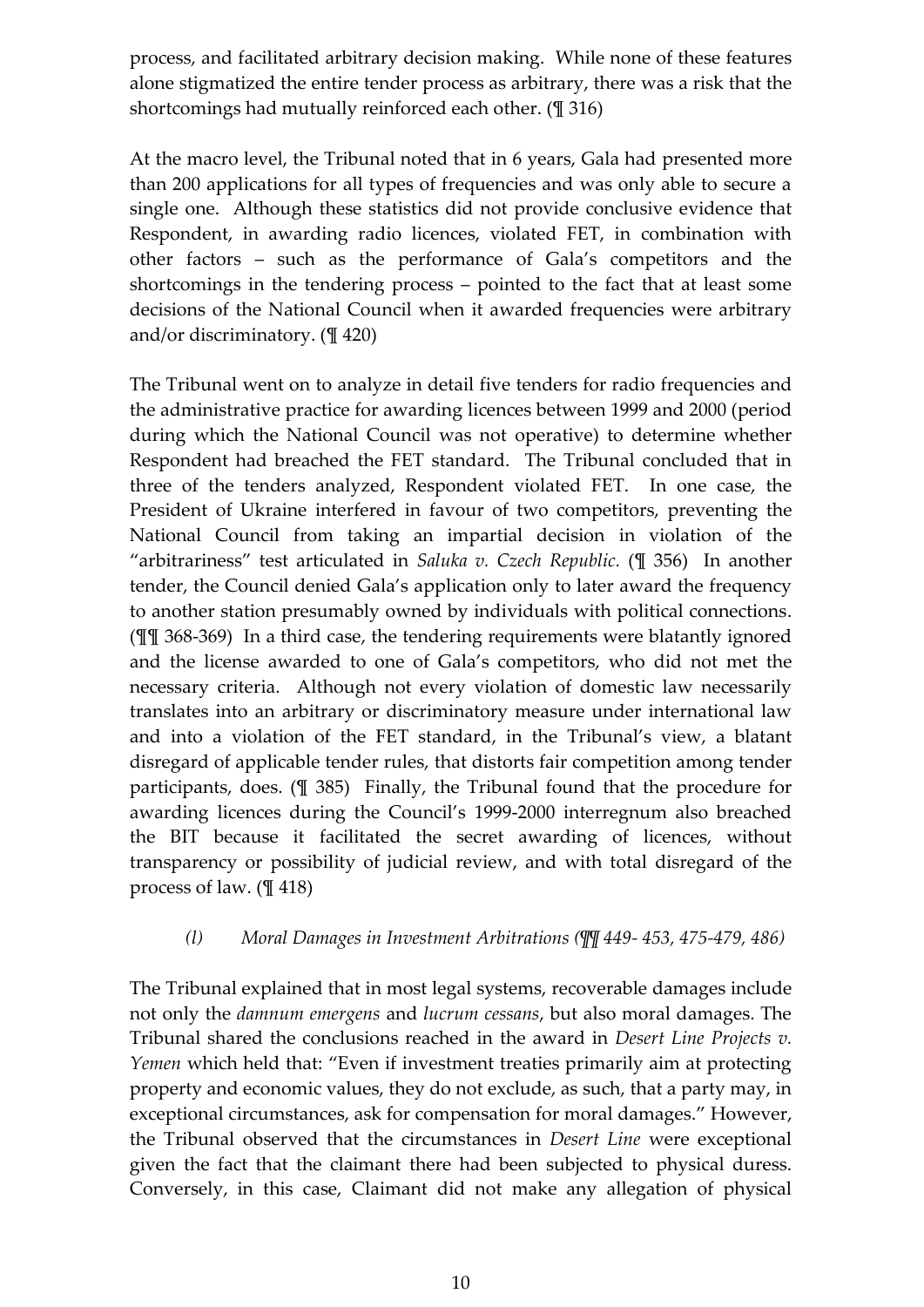duress. The question of whether the facts of this case constitute "exceptional circumstances" that merit an award of moral damages was deferred to a further stage in the proceedings. (¶ 486)

#### *(m) The "Umbrella Clause" (¶ 498)*

<span id="page-10-0"></span>The Tribunal agreed with Claimant in that the umbrella clause brought the Settlement Agreement into the ambit of the BIT, so that any contractual violation became *ipso iure* a violation of the treaty. However, this had no effect on the meaning or scope of the Settlement Agreement. Consequently, since the Tribunal came to the conclusion that Respondent had not breached the Settlement Agreement, then it also concluded Respondent could not have violated the BIT on the basis of the umbrella clause. (¶ 498)

# *(n) Performance Requirements (¶¶ 505-506, 510-511)*

<span id="page-10-1"></span>Claimant also argued that a 50% Ukrainian music requirement imposed by Ukrainian law breached the BIT, which does not allow the host state to impose performance requirements. The Tribunal rejected Claimant's contention holding that as a sovereign State, Ukraine had the inherent right to regulate its affairs and adopt laws in order to protect the common good of its people. This right includes the enactment of regulations which define the State's own cultural policy. The promotion of domestic music may validly reflect a State policy to preserve and strengthen cultural inheritance and national identity. Given that other countries also protect national culture by imposing minimum broadcasting requirements, and considering that the 50% Ukrainian music rule is applied to all broadcasters, the Tribunal held that the measure was compatible with the FET standard. (¶¶ 505-506) Similarly, the Tribunal did not find a breach of the prohibition to impose performance requirements. According to the Tribunal, the purpose of this obligation is trade-related: to prevent States from imposing local content requirements as a protection of local industries against competing imports. Conversely, the 50% Ukrainian music rule was meant to protect local culture, and thus, it did not violate the local content rule contained in Article II.6 of the BIT which prohibits "performance requirements ... which specify that goods or services must be purchased locally". (¶¶ 510-511)

#### <span id="page-10-2"></span>*3. Decision*

The Tribunal dismissed Respondent's objections to the jurisdiction of the Centre and the competence of the Tribunal and found that Respondent had not breached any obligations assumed in the Settlement Agreement. However, the Tribunal held that Respondent breached the FET standard under the BIT. All other claims where dismissed. (¶ 513)